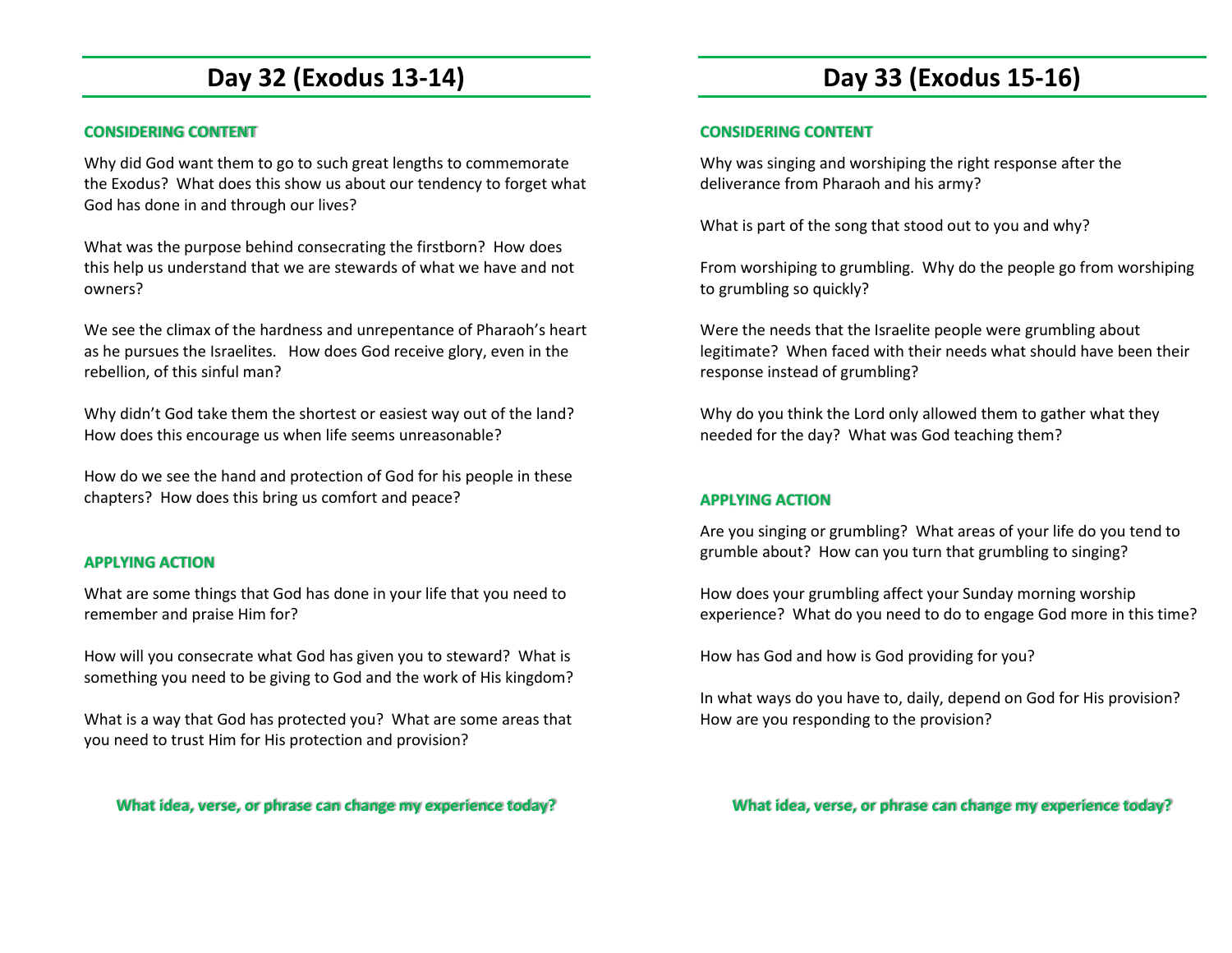# **Day 34 (Exodus 17-18)**

#### **CONSIDERING CONTENT**

Why do you think that the Israelites responded to their thirst the way they did? Why didn't they remember that God had provided for them before or if they did, why did it not change their response?

Why is it that the people asking "Is the Lord among us or not?" more than a simple question but an accusation against God?

As the Israelites faced their first battle how did God assure them that He was fighting for them?

What is significant about the alter built by Moses? What did Moses choose to commemorate? What did he choose not to commemorate?

Why was it vital that Moses set up a structure for serving the people? What would have eventually happened had he not?

#### **APPLYING ACTION**

In what was have you made accusations against God and His provision for you in how you have responded to certain situations in your life?

How might you need to repent and change how you see certain aspects of your life?

What are some ways we tend to take credit for what God had done or is doing in our life? What area of your life do you need to give God glory for what he has done?

How well are you delegating your responsibilities? Do you feel the need to do everything yourself or are you putting things into the hands of "capable men" around you?

#### **CONSIDERING CONTENT**

How is this Covenant that God is making in vs. 4-6 a covenant that is based on grace? Why is it important that we remember that even the law, that will soon be given, is an act of grace and love on the part of God?

Why do you think that God was so concerned that the people be "consecrated" when He was giving the Law to Moses? What does this show us about the importance of God's revelation to us?

How do the 10 Commandments reveal the character and nature of God? How can looking at the commands that way give us a different perspective of the 10 Commandments?

Why do you think God revisits the command not to make idols at the end of the chapter? What does this show us about the tendency of our hearts?

#### **APPLYING ACTION**

Why do you need to see the giving of the law as an act of grace? How does that affect your reading of Scripture? How does it affect how you seek to apply God's word to your life?

What Commandment speaks to you most of who God is? Why? What does it show you about our God?

What is something that is battling for the love and affection of your heart? How could that become an idol for you? What can you do to help keep God in the rightful place in your heart?

**What idea, verse, or phrase can change my experience today?**

**What idea, verse, or phrase can change my experience today?**